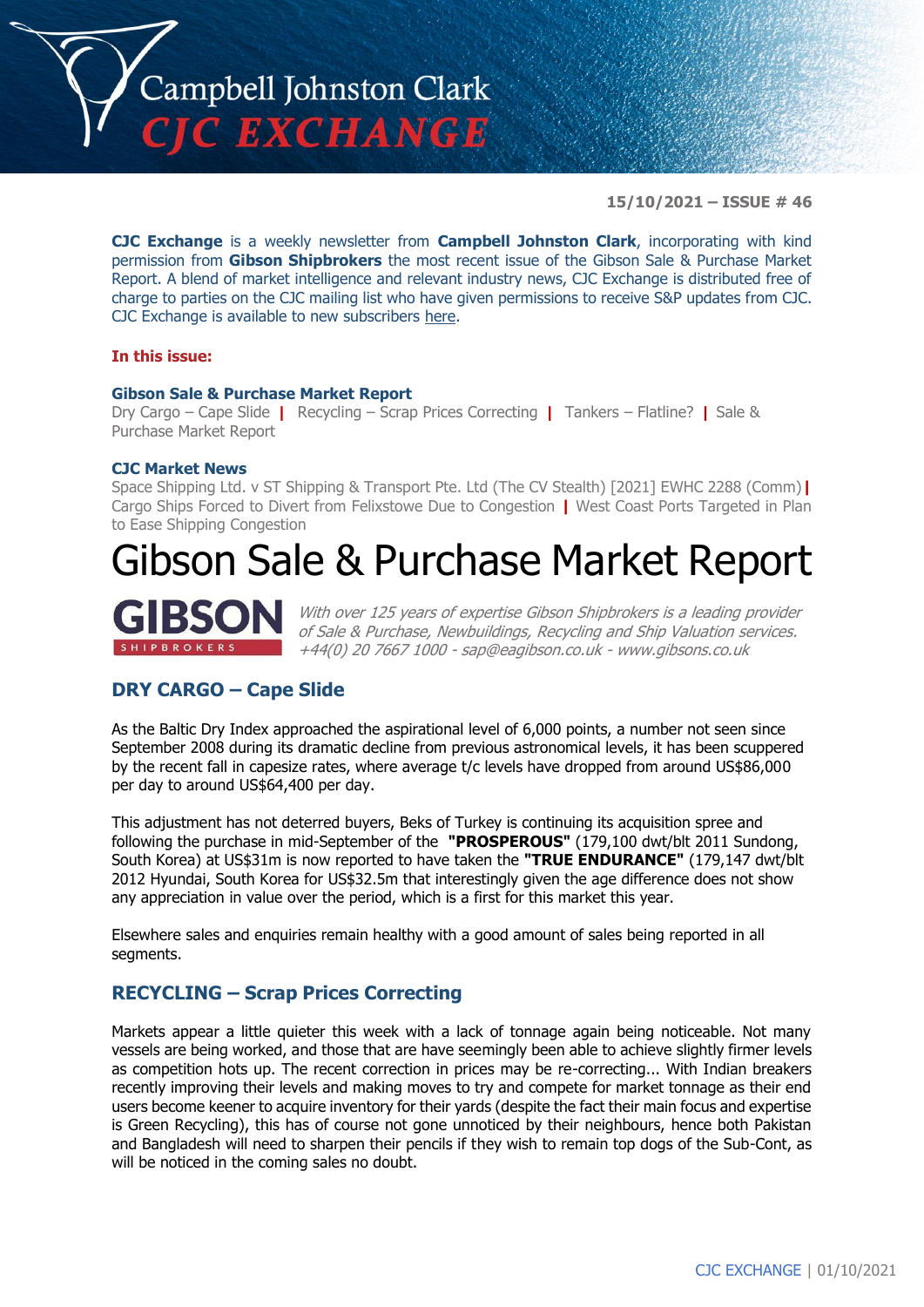

# **TANKERS – Flatline?**

Frustration seems to be setting in with very little good news to help the flailing tanker sector. There is a lack of sellers and buyers in a static market with few interesting opportunities to follow.

We understand Central Mare has sold two modern MR2s, **"ECO CITY OF ANGELS"** and **"ECO LOS ANGELES"** (50,185 dwt/blt 2020 Hyundai Mipo) for around US\$36m each with two years timecharter left to run to Trafigura.

JP Morgan is rumoured to have picked up two modern LR2s from Navig8, namely the **"NAVIG8 PRIDE LHJ"** and **"NAVIG8 PROVIDENCE"** (109,997 dwt/blt 2018 New Times) for around US\$48m each and subsequently fixed the vessels on bareboat with Trafigura.

Sovcomflot has finally found a home for their suezmax, **"SCF URAL"** (159,313 dwt/blt 2002 Hyundai Ulsan) which has gone to Middle Eastern buyers for US\$16m, broadly in line with last done.

## **Gibson Sale & Purchase Market Report**

### **S&P SALES**

| <b>Vessel Name</b>        | <b>DWT</b> | <b>Built</b>      | Yard                               | <b>Buyers</b>                                | <b>Price</b><br>(\$/m) | <b>Notes</b>                                                     |  |  |
|---------------------------|------------|-------------------|------------------------------------|----------------------------------------------|------------------------|------------------------------------------------------------------|--|--|
| <b>BULKERS</b>            |            |                   |                                    |                                              |                        |                                                                  |  |  |
| STELLA IVY + STELLA BELLA | 250,400    | $2015 + 201$<br>6 | Qingdao<br><b>Beihai</b><br>(CHN)  | <b>Eastern Pacific</b><br>Shipping           | $58 + 60$              | Eco M/E. BWTS<br>fitted. Inc. TC<br>balance to<br>$2027 + 2026.$ |  |  |
| <b>BAOGANG GLORY</b>      | 207,826    | 2008              | <b>Universal</b><br>Tsu (JPN)      | Chinese buyer                                | 31.5                   | 1 yr BBHP deal.<br>DD due 11/21.                                 |  |  |
| <b>TRUE ENDURANCE</b>     | 179,147    | 2012              | Hyundai<br>Gunsan<br>(KRS)         | <b>Beks</b><br>Shipmanageme<br><sub>nt</sub> | 32.5                   | SS due 4/22.                                                     |  |  |
| <b>CAPE GARLAND</b>       | 178,394    | 2009              |                                    | Mitsui (JPN) Chinese buyer                   | 32.25                  | <b>BWTS fitted.</b><br>DD psd 4/21.                              |  |  |
| <b>ASL MARS</b>           | 175,086    | 2004              |                                    | SWS (CHN) Chinese buyer                      | 16.2                   | <b>BWTS</b> due<br>4/22.                                         |  |  |
| <b>BLUE MOON</b>          | 170,089    | 2002              | IHI (JPN)                          | <b>Undisclosed</b><br>buyer                  |                        | 15.75 SS due 12/21.                                              |  |  |
| <b>IBIS WIND</b>          | 82,937     | 2013              | <b>Sanoyas</b><br>(JPN)            | <b>Star Ocean</b>                            |                        | xs 28 Dely 1/22.                                                 |  |  |
| <b>LENA B</b>             | 81,922     | 2017              | Tsuneishi<br>Zhoushan<br>(CHN)     | <b>Vietnamese</b><br>buyer                   | 35                     | <b>BWTS fitted.</b><br>DD due 1/22.                              |  |  |
| <b>GOLDEN ENDURER</b>     | 79,457     | 2011              | Jinhai (CHN) Greeks                |                                              |                        | SS psd 2/21.<br>37.2 BWTS fitted                                 |  |  |
| <b>GOLDEN OPPORTUNITY</b> | 75,750     | 2008              | Rongsheng<br><b>H. I. (CHN)</b>    | <b>Greeks</b>                                |                        | enbloc Ice 1C. DD psd<br>1/21.                                   |  |  |
| <b>ORIENT VIOLET</b>      | 77,111     | 2015              | Imabari<br>(JPN)                   | <b>TMS</b>                                   | 30.3                   | SS psd 6/20.                                                     |  |  |
| <b>CARMENCITA</b>         | 58,773     | 2009              | <b>Tsuneishi</b><br>Cebu (PHI)     | <b>Undisclosed</b><br>buyer                  | 21                     | <b>BWTS fitted.</b><br>DD due 5/22.                              |  |  |
| <b>MARINER</b>            | 56,784     | 2009              | <b>Jiangsu</b><br>Hantong<br>(CHN) | <b>Undisclosed</b><br>buyer                  |                        | 16.75 DD due 6/22.                                               |  |  |
| <b>SILVER EAGLE</b>       | 50,338     | 2003              | Jiangnan<br>(CHN)                  | Chinese buyer                                | 13.5                   | DD psd 8/21 /<br>DD due.                                         |  |  |
| <b>XING ZHI HAI</b>       | 34,443     | 2015              | <b>Namura</b><br>(JPN)             | Chinese buyer                                | 22                     | SS psd 12/20.                                                    |  |  |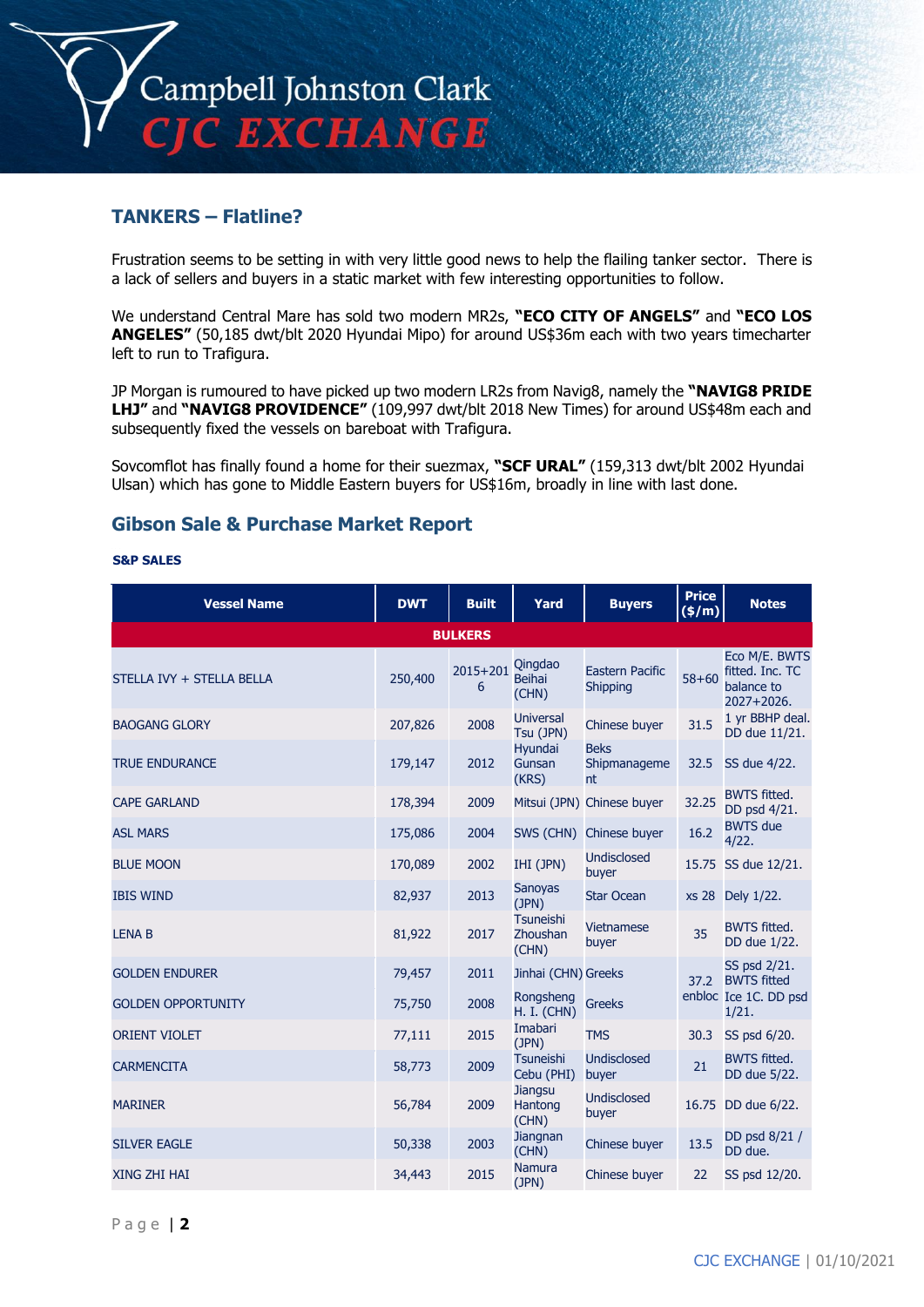Campbell Johnston Clark<br>CJC EXCHANGE

| <b>TANKERS</b>                       |         |      |                                 |                             |               |                                                                  |  |
|--------------------------------------|---------|------|---------------------------------|-----------------------------|---------------|------------------------------------------------------------------|--|
| <b>SCF URAL</b>                      | 159,313 | 2002 | Hyundai<br>Ulsan (KRS) buyer    | Middle Eastern              |               | reg 16 SS due 7/22.                                              |  |
| NAVIG8 PRIDE LHJ + NAVIG8 PROVIDENCE | 109,997 |      | both 2018 New Times             | JP Morgan                   | 48 each BB to | Against 5 yrs<br>Trafigura.                                      |  |
| ECO CITY OF ANGELS + ECO LOS ANGELES | 50,185  |      | both 2020 Hyundai<br>Mipo (KRS) | <b>Undisclosed</b><br>buyer | 36            | <b>BWTS+Scrubl</b><br>r fitted. Inc 2<br>yrs TC to<br>Trafigura. |  |

|                                    |        |      |                                   |                             |               | Trafigura.                                                                    |  |  |
|------------------------------------|--------|------|-----------------------------------|-----------------------------|---------------|-------------------------------------------------------------------------------|--|--|
| <b>NORD HIGHLANDER</b>             | 37,145 | 2007 | Hyundai<br>Mipo (KRS)             | <b>Undisclosed</b><br>buyer | $8.55*$       | *Inc. BWTS<br>(USD 500k)<br>unfitted.<br>Deepwell. SS<br>due 1/22. Ice<br>1A. |  |  |
| CHEMBULK VIRGIN GORDA              | 34,614 | 2004 | Kitanihon<br>(JPN)<br><b>Shin</b> |                             |               |                                                                               |  |  |
| <b>CHEMBULK BARCELONA</b>          | 33,573 | 2004 | Kurushima<br>(JPN)<br><b>Shin</b> | Undisclosed<br>buyer        | 27 en<br>bloc | Stainless Steel.                                                              |  |  |
| <b>CHEMBULK NEW ORLEANS</b>        | 32,363 | 2003 | Kurushima<br>(JPN)                |                             |               |                                                                               |  |  |
| <b>CONTAINERS/RO-RO/REEFER/PCC</b> |        |      |                                   |                             |               |                                                                               |  |  |
| <b>ISEACO HORIZON</b>              | 39,333 | 2005 | <b>Hyundai</b><br>Mipo (KRS)      | <b>CMA CGM</b>              | 41.5          | 2824 TEU.<br>Gearless.                                                        |  |  |
| <b>GEORGIA TRADER</b>              | 30,608 | 2007 | <b>Aker Mtw</b><br>(GER)          | <b>MSC</b>                  |               | 2127 TEU.<br>Geared. SS due<br>11/22.                                         |  |  |

| <b>GAS</b>             |        |      |                        |                                             |     |                                                        |  |
|------------------------|--------|------|------------------------|---------------------------------------------|-----|--------------------------------------------------------|--|
| <b>GASLOG SHANGHAI</b> | 86,125 | 2013 | Samsung<br>(KRS)       | China<br>Development<br><b>Bank Leasing</b> | 120 | 155k cbm.<br>Basis 5 yrs BB<br>back. No purch'<br>obl. |  |
| <b>GASLOG SALEM</b>    | 82,023 | 2015 | Samsung<br>(KRS)       | China<br>Development<br><b>Bank Leasing</b> | 128 | 155k cbm.<br>Basis 5 yrs BB<br>back. No purch'<br>obl. |  |
| <b>HAPPY BRIDE</b>     | 4,626  | 1999 | Hyundai<br>Ulsan (KRS) | Hargaz                                      | 4.7 | 6,261 cbm.<br>Semi-ref. DD<br>due 5/22.                |  |

### **NEWBUILDING ORDERS**

| <b>Ordering Client</b>                 | <b>Vessel</b><br><b>Type</b> | Size / No. Shipyard<br>of units | $\mathsf{Country)}$          | <b>Delivery</b> | <b>Price</b><br>\$m\$ | <b>Notes</b>                              |  |  |
|----------------------------------------|------------------------------|---------------------------------|------------------------------|-----------------|-----------------------|-------------------------------------------|--|--|
| <b>BULKERS</b>                         |                              |                                 |                              |                 |                       |                                           |  |  |
| <b>Bocomm Leasing</b>                  | <b>Ultramax</b>              | 64,000<br>$dwt \times 8$        | Cosco<br>Zhoushan<br>(CHN)   | 2023-2024       |                       | 31-32 EEDI 3.                             |  |  |
| <b>TANKERS</b>                         |                              |                                 |                              |                 |                       |                                           |  |  |
| China Merchants Energy Shipping (CMES) | Aframax                      | 115,000<br>$dwt \times 1$       | Dalian<br>(CHN)              | 2024            | 51.5                  |                                           |  |  |
| <b>Tsakos</b>                          | <b>Aframax</b>               | 115,000<br>dwt $x$ 4+2 (KRS)    | Daehan                       | 2024            | 69.6                  | LNG dual fuel.                            |  |  |
| <b>Empire Chemical Tankers</b>         | <b>MR</b>                    | 50,000<br>dwt $x$ 4+2           | Hyundai<br>Vietnam<br>(VIET) | 20232024        | 38.5                  | Previously<br>unreported.                 |  |  |
| <b>Ace Tankers</b>                     | <b>Chemicals</b>             | 33,000<br>$dwt +2$              | <b>DaeSun</b><br>(KRS)       | 2024            | $47*$                 | *Declared<br>options.<br>Stainless Steel. |  |  |

BWTS+Scrubbe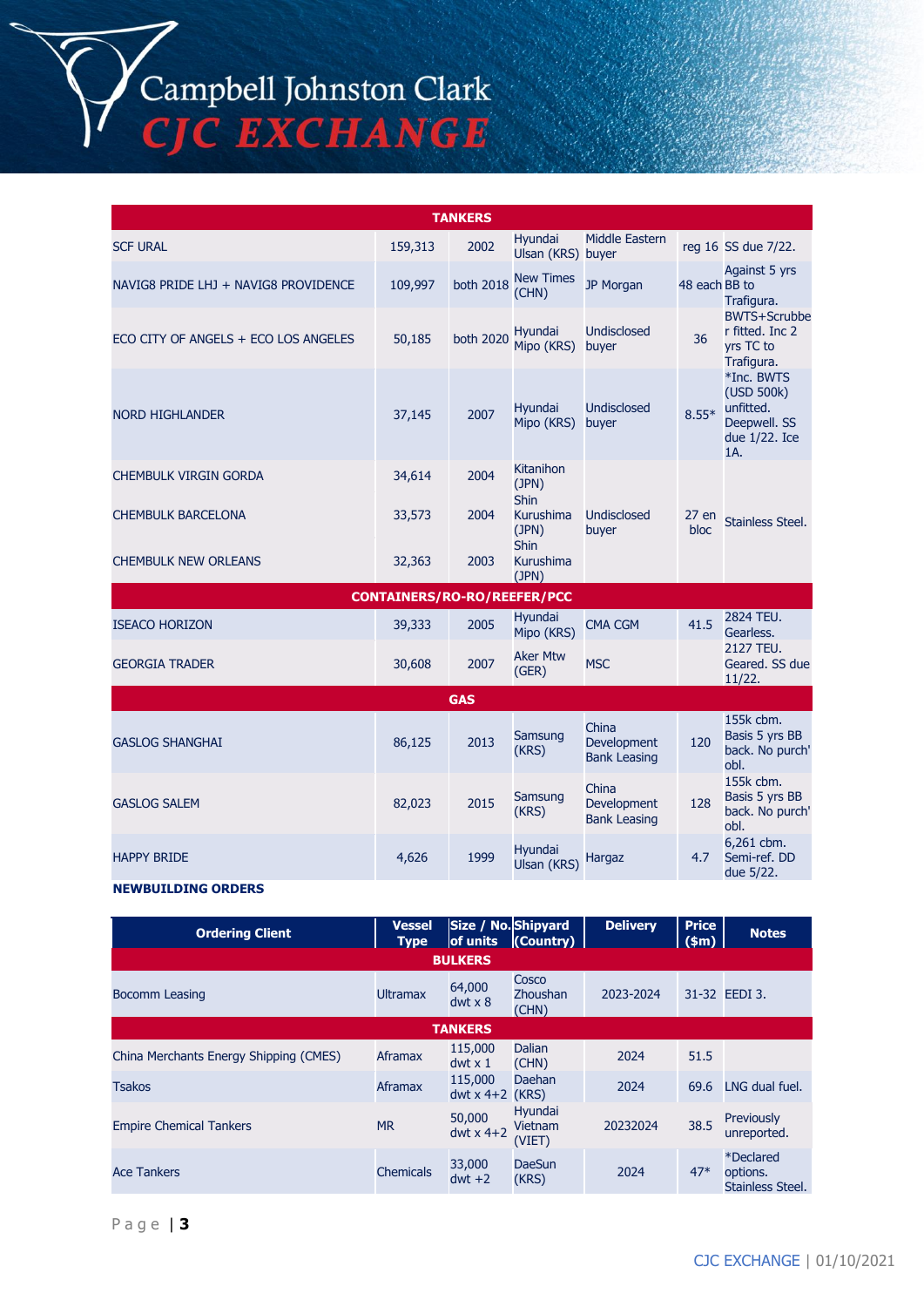Campbell Johnston Clark<br>CJC EXCHANGE

|                                                        |                                          |                                    |                                       |           |                | EEDI 3. Tier<br>Ш.                                   |
|--------------------------------------------------------|------------------------------------------|------------------------------------|---------------------------------------|-----------|----------------|------------------------------------------------------|
|                                                        | <b>CONTAINERS / RO-RO / REEFER / PCC</b> |                                    |                                       |           |                |                                                      |
| <b>Zodiac Maritime</b>                                 | Containershi 15,000<br>p                 | TEU $\times$ 4                     | Daewoo<br>(KRS)                       | 2024      | 130            | LNG dual fuel.<br><b>Declared</b><br>options.        |
| Log-In Logistica Intermodal                            | Containershi 3,158 TEU<br>p              | x 2                                | <b>Zhoushan</b><br>Changhong<br>(CHN) | 2023-2024 | 42.6           | 199.98 LOA.                                          |
| <b>SITC</b>                                            | Containershi 1,023 TEU<br>p              | $+2$                               | <b>DaeSun</b><br>(KRS)                | 2023-2024 | $19.2*$        | <i><b>*Declared</b></i><br>options. EEDI<br>3.       |
| Pan Ocean                                              | Containershi 1,000 TEU<br>D              | $x$ 2+2                            | <b>DaeSun</b><br>(KRS)                | 2023-2024 | est xs<br>22.5 |                                                      |
|                                                        |                                          | <b>GAS</b>                         |                                       |           |                |                                                      |
| Iino Kaiun Kaisha                                      | Amonia<br>Carrier                        | 23,000<br>cbm $\times$ 1           | Hyundai<br>Mipo (KRS)                 | 2023      |                | LPG/LAG duel<br>fuel. Against<br>TC to Mitsui.       |
| Northern Lights (JV: Equinor, Shell<br>+TotalEnergies) | CO <sub>2</sub> Carrier                  | 7,500 cbm Dalian<br>x <sub>2</sub> | (CHN)                                 | 2024      |                | 130m LOA.<br>Wing<br>propulsion. Air<br>lubrication. |

## **Recycling Activity**

| <b>Vessel Name</b>     | <b>BUILT</b>    | <b>DWT</b>             | <b>LWT</b> | <b>Delivery</b> | <b>Price</b><br>$(s/$ lwt | <b>Notes</b>                                                          |  |  |
|------------------------|-----------------|------------------------|------------|-----------------|---------------------------|-----------------------------------------------------------------------|--|--|
| <b>BULK CARRIER</b>    |                 |                        |            |                 |                           |                                                                       |  |  |
| <b>SAGA WAVE</b>       | 1991 /<br>Japan | 47,026                 | 10,679     | India           | 600                       | <b>HKC Class NK</b><br><b>Green</b><br>Recycling / last<br>weeks sale |  |  |
|                        |                 | <b>CHEMICAL TANKER</b> |            |                 |                           |                                                                       |  |  |
| <b>TIINA TOO</b>       | 1992 /<br>Japan | 9,103                  | 2,762      | India           | 955                       | incl large<br>quantity of St-<br>St / last weeks<br>sale              |  |  |
| <b>CHEMICAL TANKER</b> |                 |                        |            |                 |                           |                                                                       |  |  |
| <b>LUCKY DOLPHIN</b>   | 1996 /<br>Japan | 35,758                 | 7,486      | Pakistan        | 608                       | old sale                                                              |  |  |

## **Recycling Prices (US\$/LWT)**

|                                | <b>Banglades</b> | <b>Pakistan</b> | <b>India</b> | <b>Turkey</b> |
|--------------------------------|------------------|-----------------|--------------|---------------|
| Tank/Cont/Ro-Ro/Capes/LPG/PCC  | 600/610          | 590/600         | 580/590      | 290/300       |
| Dry Cargo/Bulk/Tween/Gen Cargo | 590/600          | 580/590         | 575/585      | 280/290       |
|                                |                  |                 |              |               |

#### **Newbuild and Second Hand Values** (\$ million)

| $\cdots$       |                 |               |                |
|----------------|-----------------|---------------|----------------|
|                | <b>Newbuild</b> | 5 Year<br>Old | 10 Year<br>Old |
| <b>Tankers</b> |                 |               |                |
| <b>VLCC</b>    | 108             | 70            | 46             |
| <b>SUEZMAX</b> | 75              | 48            | 32             |
| <b>AFRAMAX</b> | 59.5            | 40            | 26             |
| <b>MR</b>      | 40.5            | 28            | 17.5           |
| <b>Bulkers</b> |                 |               |                |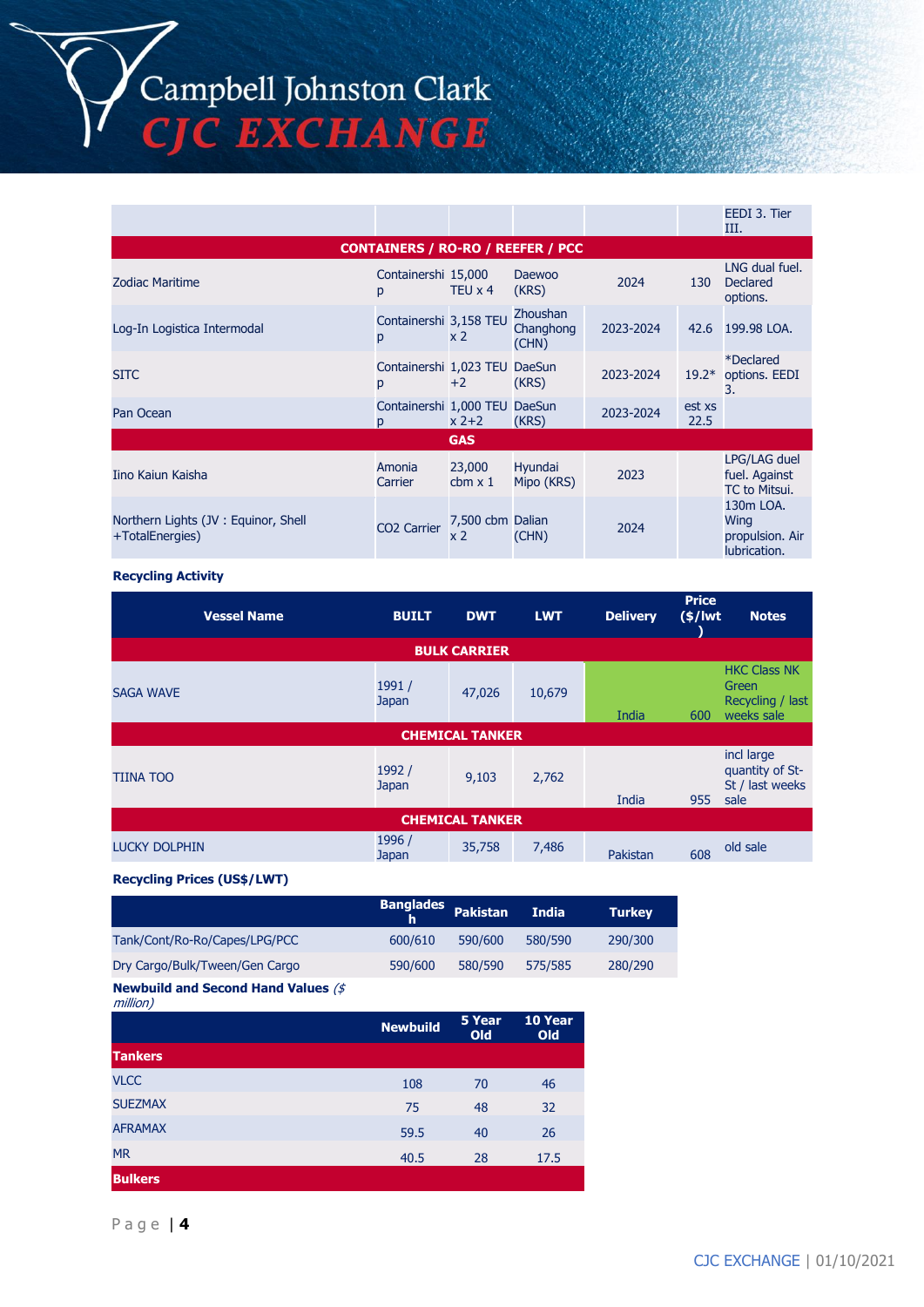

| <b>CAPESIZE</b>                                                                   | $60.5^{\circ}$ | 40  | 33.5                |  |  |
|-----------------------------------------------------------------------------------|----------------|-----|---------------------|--|--|
| KAMSARMAX / PANAMAX                                                               | $35^$          |     | 34.5k/32p 25k/23.5p |  |  |
| ULTRAMAX / SUPRAMAX                                                               | 33.5^          | 31u | 23s                 |  |  |
| <b>HANDYSIZE</b>                                                                  | $28.5^{\circ}$ | 25  | 17                  |  |  |
| $\land$ = Chinese price (otherwise based upon Japanese / Korean country of build) |                |     |                     |  |  |

*This report has been produced for general information and is not a replacement for specific advice. While the market information is believed to be reasonably accurate, it is by its nature subject to limited audits and validations. No responsibility can be accepted for any errors or any consequences arising therefrom. No part of the report may be reproduced or circulated without our prior written approval. © E.A. Gibson Shipbrokers Ltd 2021.*

# CJC Market News



Campbell Johnston Clark (CJC) is a medium-sized international law firm advising on all aspects of the shipping sector, from ship finance to dry shipping and comprehensive casualty handling, and all that happens in between. Today, we Campbell Johnston Clark have offices in London, Newcastle, Singapore and Miami.

# **Space Shipping Ltd. v ST Shipping & Transport Pte. Ltd (The CV Stealth) [2021] EWHC 2288 (Comm)**



**Facts**: In 2014, Space Shipping Ltd ("Owners") chartered the Vessel, The CV Stealth, to ST Shipping & Transport Pte. Ltd ("Charterers") for a period of eight months. The Charterers ordered the Vessel to load cargo at Puerto La Cruz in Venezuela. The Vessel arrived at port on 5 September 2014 and, on 19 September 2014, the Vessel was detained by order of the Venezuelan Court. Despite several attempts to release the Vessel, she was detained until 3 October 2017 and was redelivered back to the Owners on 24 March 2018 without having drydocked. On

30 August 2018, the Vessel was sold for scrap. The Vessel's detention resulted in considerable losses for the Owners, who sought to recover these losses from the Charterers in arbitration proceedings.

The arbitrator made seven partial final awards. In the second partial final award, the arbitrator set aside a sum of US\$1.4 million for dry docking expenses which were potentially saved by the Owners. That saving was on account of the vessel's drydocking which the Owners, having declared the vessel as CTL during her 3-year detention in Venezuela, had not been performed as, following redelivery, the Owners sold the vessel for scrap. The Owners in their appeal to the High Court submitted that the Arbitrator was wrong in making this deduction from the awarded claim of damages against Charters and that, amongst other things, he did not properly apply the decision of the Supreme Court in The New Flamengo. Teare J rejected the appeal on this ground having determined that, as a matter of fact and causation, The New Flamengo was not applicable to the facts of this case.

P a g e | **5 Analysis**: In The New Flamengo the charterers, in a repudiatory breach of the charterparty, redelivered the vessel to the owners two years before the charterparty was due to come to an end. As there was no available chartering market at that time, the owners sold the vessel. They claimed damages for loss of profits during the remaining two years of the charterparty. The arbitrator held that the charterers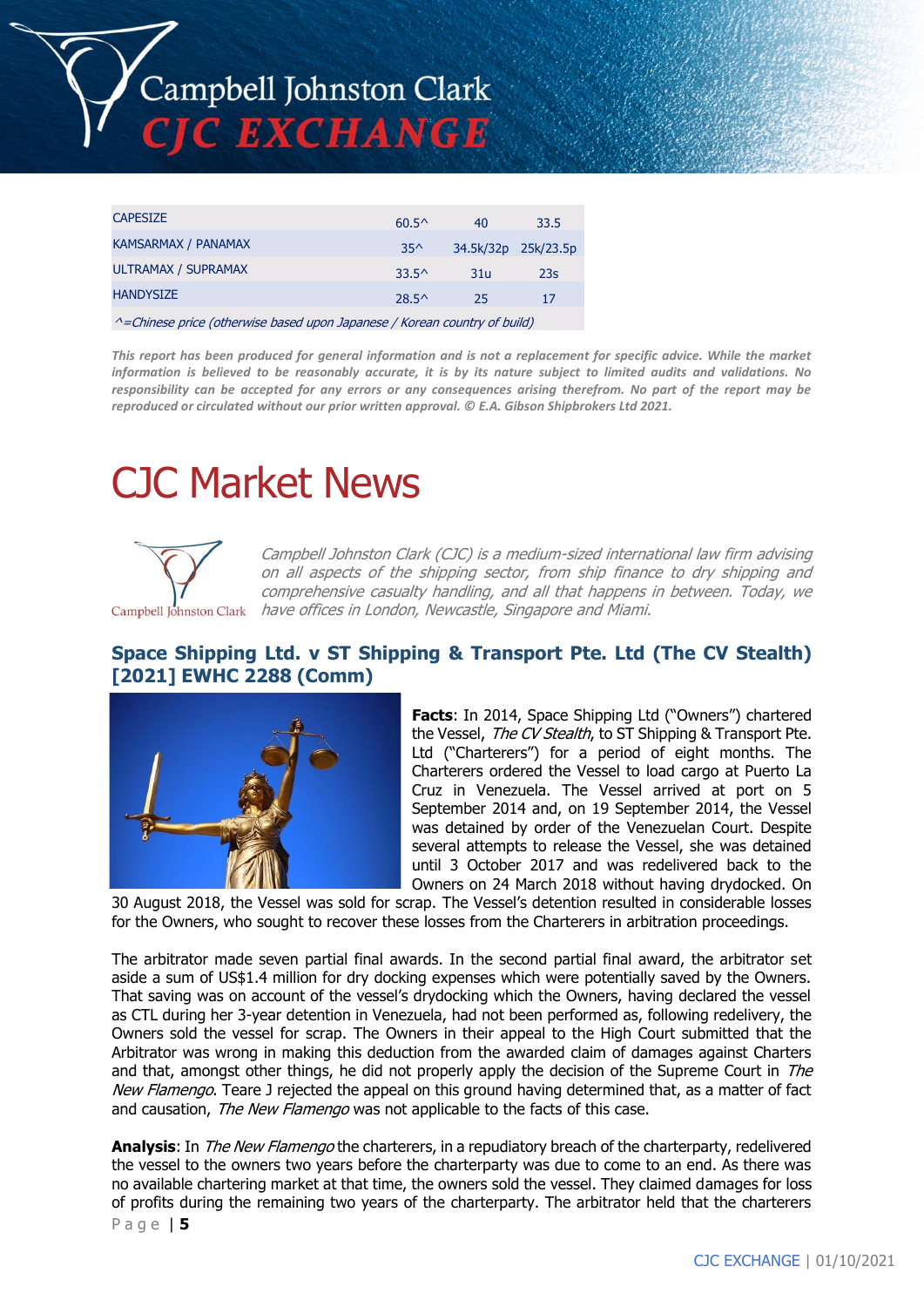

ought to be given credit for the difference between the amount for which the vessel had been sold and her putative value which would have been less at the end of the charterparty if early delivery had not occurred. The High Court allowed owners' appeal but Court of Appeal, allowing charterers' appeal, effectively ruled that the owners of the New Flamengo, in selling their vessel, decided to mitigate their loss and there was no reason why the benefit secured thereby should not be brought into account in the assessment of damages. The Supreme Court allowed owners' appeal effectively ruling that there was no causal link between the charterers' repudiatory breach and the vessel's sale which was not itself an act of successful mitigation because it was incapable of mitigating the loss of owners' income stream, and therefore was irrelevant.

In *The CV Stealth* Teare J held that during the detention of The CV Stealth there was no possibility of drydocking her and that in circumstances where the Owners had declared the vessel to be a CTL there was no point in drydocking the Vessel. On the other hand, in *The New Flamengo* there was no causal connection between the early redelivery of the vessel and the sale of the vessel. The owners elected to sell the Vessel in the context of the early redelivery but the early redelivery did not cause the sale and there was no such requirement. Thus, the benefit from the vessel's sale was therefore not be credited against the owners' losses. In The CV Stealth there was a clear causal connection between the detention of the Vessel and the saving made by the Owners by not drydocking her which should be credited against Owners' losses. In short, it was held that the two cases were not analogous.

## **Cargo Ships Forced to Divert from Felixstowe Due to Congestion**



Felixstowe – the UK's largest commercial port, which handles 36% of the UK's freight container traffic – has this week seen a doubling of dwell times and a logjam of shipping containers. The congestion has been attributed to a shortage of approximately 100,000 HGV drivers in the UK following Brexit, high demand for shipping space globally and supply chain disruptions worldwide.

The shortage of HGV drivers in particular means that

there is no longer the required speed of flow of containers in and out of the terminal. Normally, it would take around four to five days for containers to be moved from the terminal to a UK warehouse before coming back empty. Fewer HGV drivers means that it is now taking longer for containers to get out of the terminal.

The congestion at Felixstowe has forced the world's largest shipping container company, AP Moller-Maersk, to divert one 80,000-tonne container ship per week from Felixstowe to unload elsewhere in other European ports. Smaller vessels will then be used to ship deliveries back to the UK, but this rerouting is threatening to delay Christmas deliveries ahead of the festive season.

Maersk's global ocean network chief Lars Mikael Jensen stated: "Felixstowe is among the top two or three worst-hit terminals. We are having to deviate some of the bigger ships away from Felixstowe and relay some of the smaller ships for the cargo. We did it for a little while over the summer and now we're starting to do it again."

The current delays seen in Felixstowe are not solely confined to the UK and ports across the globe are also suffering significant wait-times. Sarah Treseder, chief executive of the UK Chamber of Shipping, has said that there are reports of dozens of ships being forced to wait outside ports in both America and Asia.